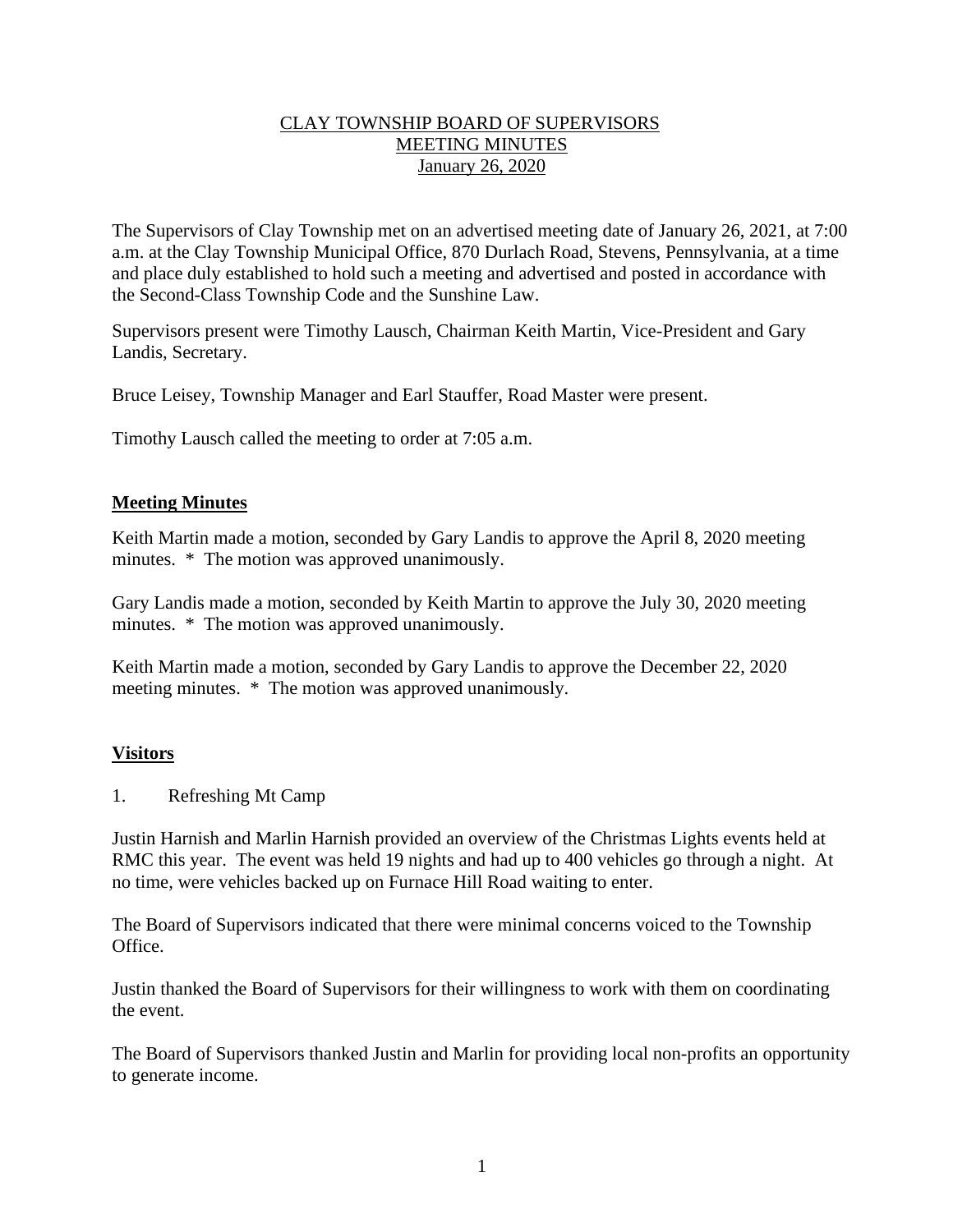# **Engineer's Report**

1. Wyndale – Update from Planning Commission Meeting

Bruce Leisey updated the Board of Supervisors on the discussions at the Planning Commission meeting. Bruce noted the Developer and Residents will be attending the February 8<sup>th</sup> Board of Supervisors meeting.

2. Homestead Investments – Escrow Release

After review, Keith Martin made a motion, seconded by Gary Landis to approve a cash escrow release in the amount of \$43,353.50 retaining a balance of \$22,657.54 as outlined in the Hanover Engineering letter dated 1/22/21. \* The motion was unanimously approved.

3. Marlin and Wanda Martin – Execute MOU

After review, Gary Landis made a motion, seconded by Keith Martin to approve and execute the Marlin and Wanda Martin MOU. \* The motion was unanimously approved.

### **New Business**

1. Road Master Update

Earl Stauffer informed the Board of Supervisors the activities of the past month.

### 2. Approve and Execute Copier Agreement

After review, Keith Martin made a motion, seconded by Gary Landis to approve and execute agreement with Higher Information Group for a 3-year lease and maintenance on a Toshiba Color Copier. \* The motion was unanimously approved.

3. Adopt Resolution for Co-Operative Bidding of Road Work

After review, Keith Martin made a motion, seconded by Gary Landis to adopt Resolution #012621 to participate in the co-operative bidding on 311,000 feet of line painting and 112,456 sq yds of seal coating. \* The motion was unanimously approved.